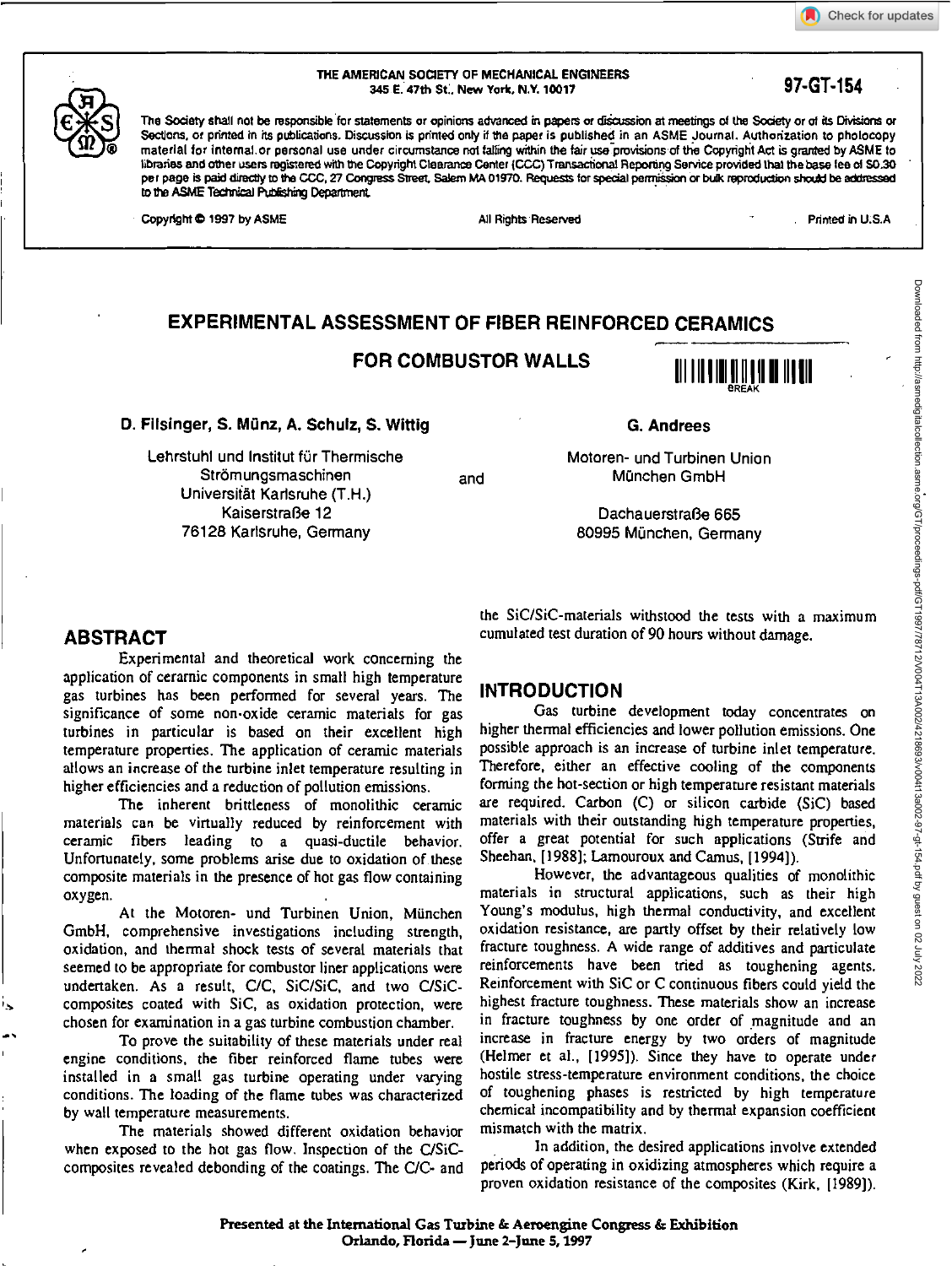Therefore, at the Institut für Thermische Strömungsmaschinen (ITS), in cooperation with the Motoren- und Turbinen Union Miinchen GmbH, different SiC and C based composite materials were tested for their oxidation behavior. In preliminary investigations, the materials exposed to high temperatures in an atmosphere containing oxygen were judged by mass reduction and strength tests. The most promising materials were selected for manufacturing flame tubes to test their durability under real engine conditions. The new flame tubes were tested in the ceramic combustion chamber of the Klöckner Humboldt Deutz T216 type gas turbine that was designed at the ITS (Münz et al., [1996]).

# **MATERIALS SELECTION**

Three different composite materials were chosen for the tests under real engine conditions. These materials were selected out of seven SiC or C composites and four fiber reinforced glasses. They offered the most promising high temperature properties which are necessary for combustor walls. For example the glass materials suffered from a drastic strength loss for temperatures exceeding 1000°C (Andrees et al., [1996]). For reasons of brevity, in the following section only the preliminary test results of the materials selected are shown (see Table 1).

| Composite | Interface<br>coating | Fabrice<br>(layup)               | Manufacturer                   |
|-----------|----------------------|----------------------------------|--------------------------------|
| C/C       |                      | satin weave<br>(2D-0/90°)        | Schunk                         |
| C/SiC     | PyC                  | <b>UD</b> laminate<br>(2D-0/90°) | Domier                         |
| SiC/SiC   | <b>PyC</b>           | plain weave<br>(2D-0/90°)        | <b>MAN Tech-</b><br>nologie AG |

Table 1: Selected fiber reinforced materials.

Under oxidizing atmospheres, fiber degradation was expected in the two-directional composites reinforced with silicon carbide fibers. In the case of the materials with carbon fibers, rapid oxidation was expected. The mass reduction of the composites reflects the structural changes of the specimens. The qualification was done by strength measurements with respect to the mass loss. The experiments were done in a muffle furnace at elevated temperatures. Figure 1 shows the mass reduction of the carbon reinforced materials versus time for two different temperatures, and in Figure 2 the strength dependency on mass reduction is demonstrated. Hence, a life expectancy can be determined if the lowest allowable strength is prescribed.

Assuming a minimum tensile strength of 150 MPa is sufficient for reliable operation of the component, the durability in a I000°C atmosphere would be only 8 minutes for the C/C material and only 6 minutes for the C/SiC material. This clearly shows the need for effective external oxidation protection.

Since coatings can influence the mechanical properties of the base material, strength tests were conducted for coated specimens. It was demonstrated that SIC-coated C/C and C/SiC showed reduced tensile strengths depending on the coating process. This is a result of the brittle surface and an increase in the cross sectional area of the specimen caused by the coating that has poor mechanical properties. However, the protected materials showed a significant reduction in mass loss while maintaining comparatively high tensile strengths, *when* exposed to the hot gas atmosphere (see Table 2).



Figure 1: Mass loss versus oxidation time for composite materials.



Figure 2: Strength dependence on mass loss.

Since the carbon reinforced composites did not show sufficient oxidation resistance, a SiC/SiC material with a SiC and an additional glaze-based silicate  $(SiO<sub>2</sub>)$  coating was added to the test program. The oxidation test results are also listed in Table 2.

Comparing the C and SiC reinforced materials, the superiority of the SiC/SiC can be clearly seen. The reason for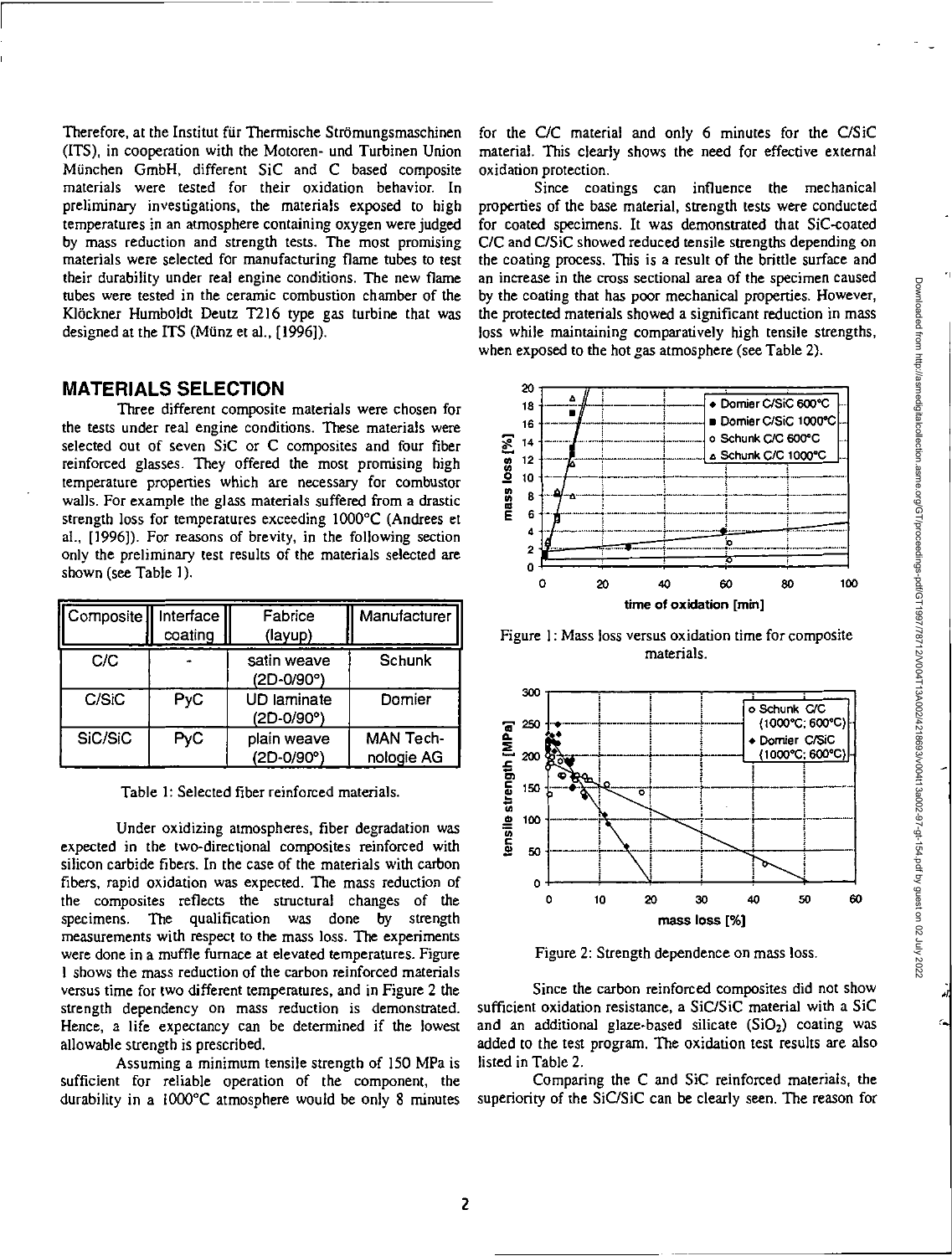this superiority is that the degradation of the SIC fibers seems to be not as critical as the oxidation of the carbon fibers.

新!

Out of these materials four flame tubes were manufactured for tests under engine conditions (see Table 3). The fiber architecture and the interface coating correspond to the tested specimens. The carbon reinforced composites were coated with SiC either by chemical vapor deposition (CVD) or a dross process. The SiC/SiC material was protected by a CVD-SiC layer.

|               | Composite | Mass loss     | Tensile           |
|---------------|-----------|---------------|-------------------|
|               |           | [%]           | strength<br>[MPa] |
|               |           |               |                   |
| as delivered  | C/C       |               | 90-93             |
| 1230°C/1000h  | C/C       | $8.1 - 8.6$   | 85-99             |
| 1430°C/100h   | C/C       | $7.8 - 8.4$   | 101-130           |
| as delivered  | C/SiC     |               | 198-252           |
| 1230°C/1000 h | C/SiC     | $7.5 - 25.5$  | destroyed         |
| 1430°C/100 h  | C/SiC     | $8.5 - 18.9$  | 77-96             |
| as delivered  | SiC/SiC   |               | 284.7             |
| 1230°C/1000h  | SiC/SiC   |               | 117-130           |
| 1300°C/100h   | SiC/SiC   | $0.22 - 0.37$ | 140-156           |

Table 2: Oxidation behavior of coated composites.

It has to be mentioned that the protected C/C composite for the engine tests does not conform with the material listed in Table 2, since this material suffered from poor mechanical properties. According to Schunk Company the flame tube material exhibits a much better strength due to a modified CVD process for the coating of the base material.

| Composite | Oxidation<br>protection | Manufacturer   |
|-----------|-------------------------|----------------|
| C/C       | <b>CVD-SiC</b>          | <b>Schunk</b>  |
| C/SiC     | <b>CVD-SiC</b>          | Domier         |
| C/SiC     | dross SiC               | Domier         |
| SiC/SiC   | <b>CVD-SiC</b>          | <b>MAN</b>     |
|           |                         | Technologie AG |

Table 3: Flame tube materials.

### **COMBUSTION CHAMBER**

A Cross sectional view of the ceramic can-type combustor is given in Figure 3. The combustor walls consist of three layers. The inner layer is a hot gas resistant composite, the middle layer is a flexible oxide fiber material, and the outer layer is a metal casing. The flexible insulation in the radial direction, and the spring support of the swirler in the axial direction allows for an almost unhindered thermal expansion of the ceramic flame tube. This reduces the critical tensile stresses to a minimum, especially when considering the

thermal expansion mismatch of the metal containment and the composite liner wall. The insulation keeps the fiber reinforced material at a more homogeneous temperature distribution and lowers the thermal stress level. The temperature loading of the combustor liner is measured by thermocouples along the outer ceramic wall. Flanges on the outer side of the combustion chamber give access to the flame tube for measuring the radial temperature distribution with transversable PtRh-Pt thermocouples (not shown in Figure 3). The measuring planes are declined by 3° to detect the streaks of the cold dilution air.



Figure 3: Flame tube construction.

This newly designed ceramic combustion chamber was integrated into a Klöckner Humboldt Deutz T216 type gas turbine. The output power of the engine is 74 kW at 50,000 rpm. The nominal pressure ratio is 2.8 and the air mass flow is 0.9 kg/s at a turbine inlet temperature of 810°C.

The dome of the combustor consists of sintered silicon carbide. Since large holes for the dilution air are necessary at the end of the flame tube, this part is separated from the ceramic flame tube and made of a Nickel alloy. The flame tube itself has a length of 210 mm and an inner diameter of 144 mm. The thickness of the ceramic wall is 3 mm. The fiber reinforced flame tubes were made by the manufacturers indicated in Table 3. The pipe specimens were installed into the combustion chamber and exposed to the hot gas flow under real engine conditions. Figure 4 shows a photograph of the flame tube assembled with the SiC/SiC tube from MAN Technology.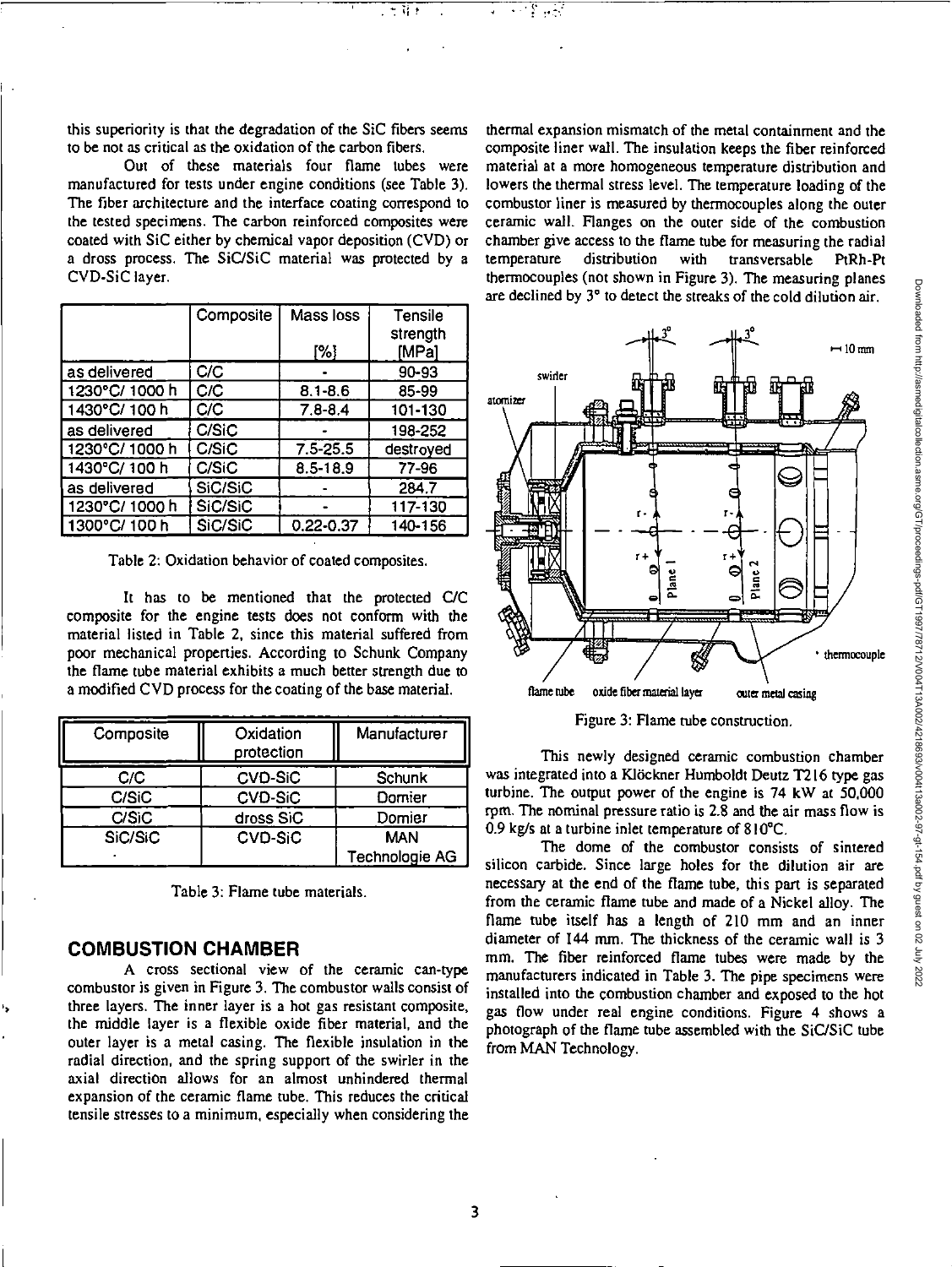

Figure 4: Ceramic flame tube.

### **EXPERIMENTAL RESULTS**

During machine operation, all characteristic parameters such as pressures, temperatures, speed, power etc. were recorded. The wall temperatures were used to determine the thermal loading of the composite materials. Figure 5 displays typical axial temperature distributions of the ceramic wall. The lines refer to different operating conditions. As expected, the thermal loading increases with higher rotational speeds. Increasing the output power also causes higher temperature loading, especially near the exit of the flame tube. This is due to the elongation of the flame under these conditions.

The gas turbine was run under various operating points. The highest outer wall temperature observed was about 1050°C and was detected between the dilution holes in the middle of the flame tubes at nominal speed. The temperature distributions were similar for all flame tubes tested.

The accumulated testing time for the carbon reinforced composites was limited to 10 hours. At first, operating points referring to lower thermal loads were tested. With increasing test duration the thermal load was intensified. Between the single tests the flame tubes were inspected visually and morphological changes were documented by macro photography. Hot-gas profiles were measured for all operating conditions. An example of the radial temperature distribution is plotted in Figure 6. This graph shows that for nominal speed the flame establishes right between the measurement planes. The influence of the injected air can be seen at relatively cold zones near the wall.

All four flame tubes withstood the thermal load under an oxidizing atmosphere without severe damage. The Dornier flame tube, coated with the dross SiC layer, showed debonding on the inner surface at the highest load section. Since preliminary studies revealed that this material does not have a long life expectancy without oxidation protection, this coating and composite combination can not guarantee reliable long term machine operation (see Figure 7).



Figure 5: Temperature distributions on the outer surface of the flame tube.



Figure 6: Radial hot-gas temperature distribution in the flame tube.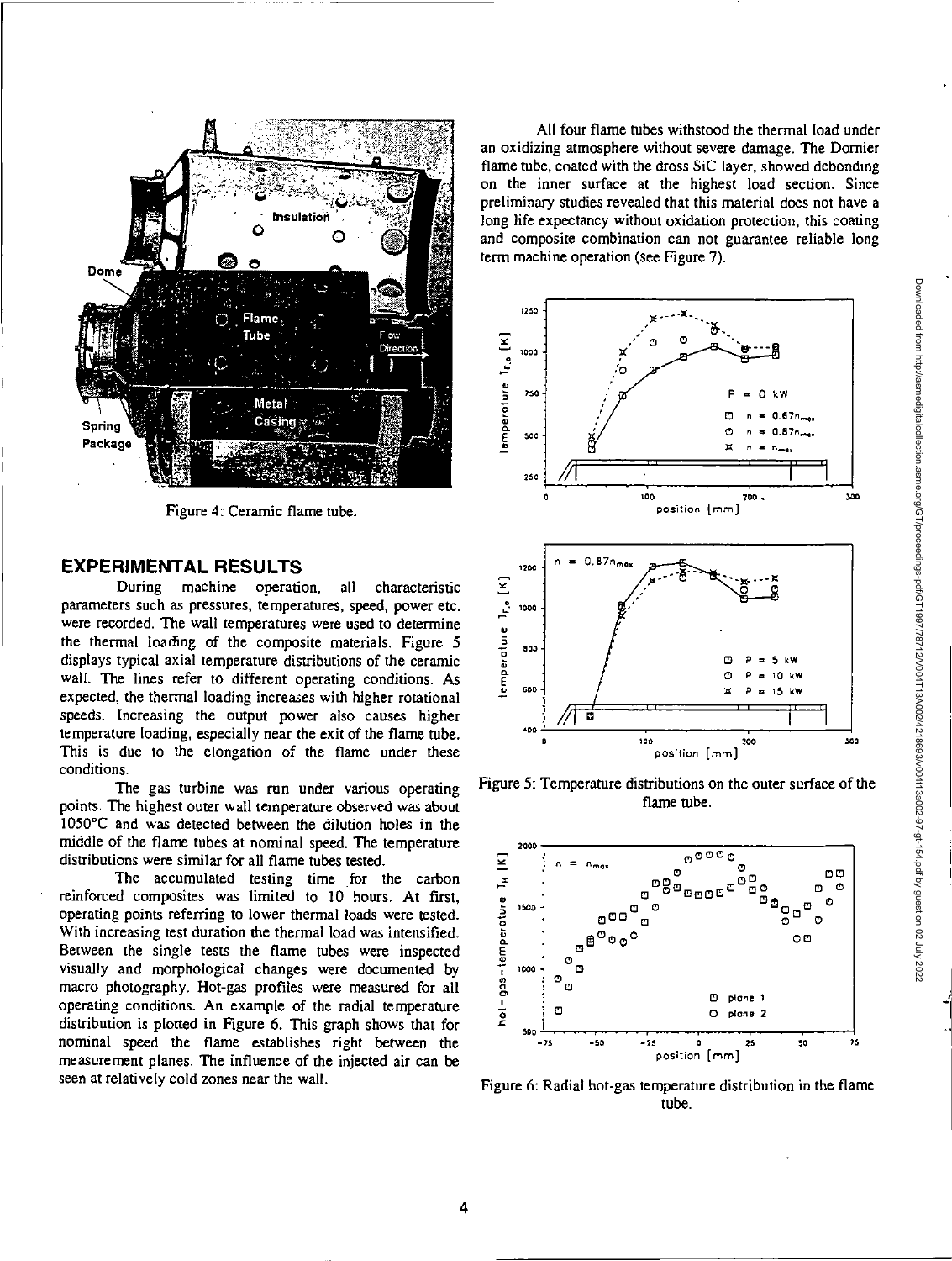The second Dornier flame tube coated with CVD-SiC, showed no damage on the inner side. However, on the outer side a small part of the coat chipped off. This is believed to be a result of a mismatch between the thermal expansion coefficients. The tube was still in good condition, after operating for 10 hours, and did not exhibit further damage. The thermally high-loaded regions showed an intensive discoloring. This phenomenon was detected on all flame tubes except the one coated with dross SiC. The discolorations are due to establishing a  $SiO<sub>2</sub>$  layer which results from the oxidation process and helps to suppress the subsequent oxidation. The thin amorphous glass layers reflect the different wavelengths of the incoming light depending on their thickness. As a result, the surface appears with rainbowlike colors (Figure 8).



Figure 7: C/SiC flame tube with dross SiC coat after 10 hours of engine operation.



Figure 8: C/SiC flame tube with CVD-SiC coat after 10 hours of engine operation.

The C/C flame tube that was manufactured by Schunk withstood testing with no structural defects. Only the surface color had changed after 10 hours of operation (Figure 9).



Figure 9: C/C flame tube with CVD- SiC coat after 10 hours of engine operation.

The test program was extended for the promising SiC/SiC composite. Besides the alteration in surface color, no significant change was detected after 10 hours. The only significant difference to the "as delivered" state, was a small area of debonding at the front face of the pipe. This was due to chemical reactions between the Ni-based metallic ring element and the ceramic composite material. The manufacturer, MAN Technology AG, observed similar reactions in other applications. Therefore, in the following tests, the SiC composite was separated from the metal by a thin interface layer which consisted of a fiber oxide material.



Figure 10: Inner side of the SiC/SiC flame tube after 30 hours of engine operation.

The SiC/SiC combustion chamber, in operation now for more than 90 hours, exhibited no damage. It also had to withstand numerous start and shut down processes which caused critical loads because of the high temperature